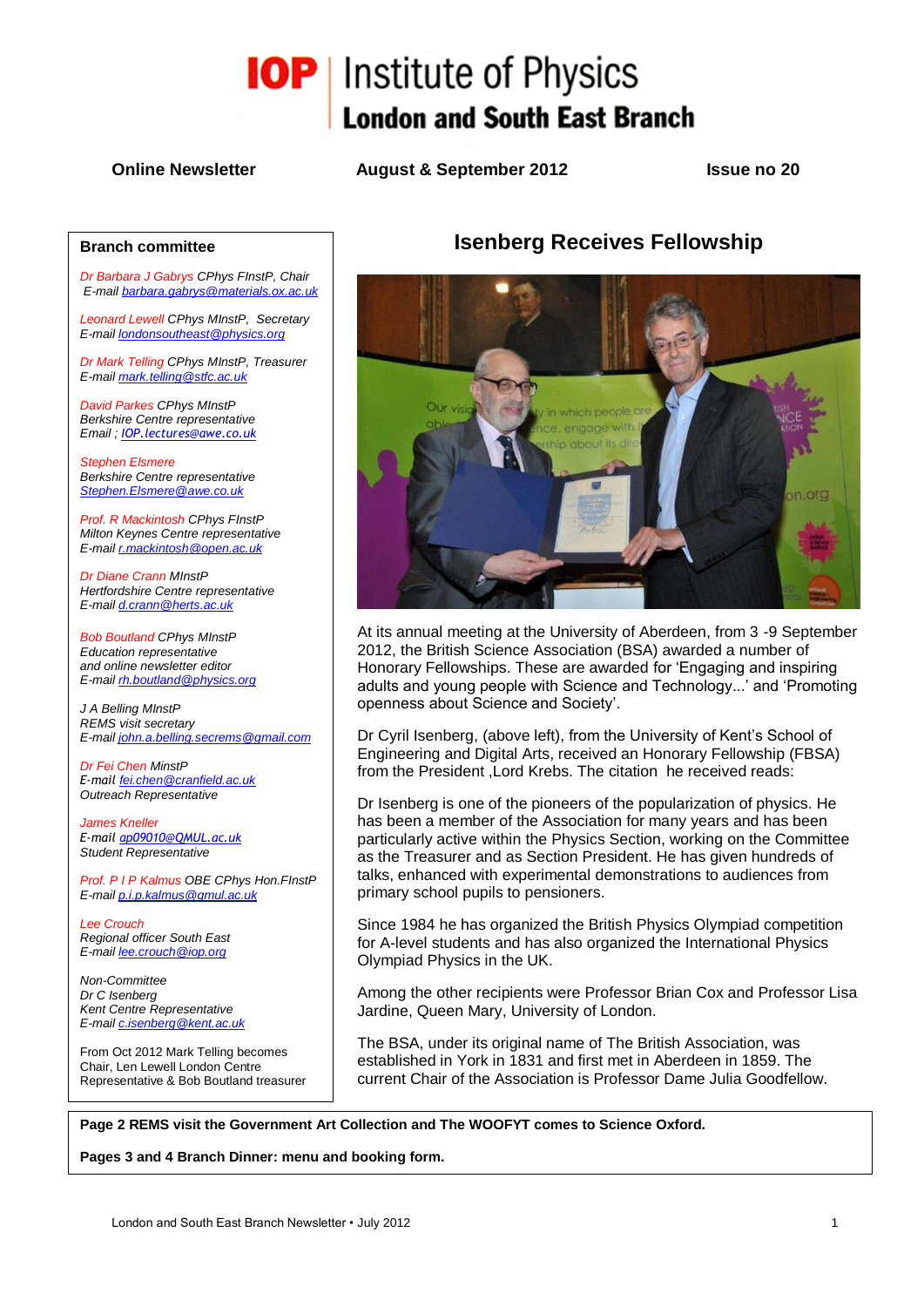# **REMS visit the Government Art Collection 19 June 2012**



#### Anne of Denmark (1574-1619)

Queen of King James I and VI c.1600

Painter unknown, British

#### **(The picture of Ann of Denmark is with permission of the Government Art Collection)**

The Government Art Collection supplies works of art, usually in the form of paintings and prints, to decorate Government offices around the world and in the UK to help promote Britishness. The artists have to be British or depict British scenes here or abroad, eg CharlesII and his wife in Holland before the restoration. The choice of painting for embassies must be carefully selected so as not to offend local feelings or religion.

The collection was set up in the reign of GeorgeV and it initially bought paintings from country house sales. Today, it sponsors artists as money becomes available. The collection is about 14000 works of art, most of which are on loan. About a third is in store here and selections are sent on tour, eg to the Whitechapel Gallery. Currently there are 4 groups in London and these will be combined for an exhibition in Birmingham and then in Chester. When a new minister is installed he/she often does not like the predecessor's choice and so chooses new ones.

Andrew Parratt gave us a potted history of the collection and showed some of the restoration work being carried out on works that have been returned. The painting and frame must be robust enough for the conditions abroad. We saw a piece of one frame that had had wood eating beetles through it – woodworm and death-watch beetles are small compared with some; one hole was one inch across. One recently returned frame had been taken to pieces and sealed ready for shipping to insect exterminators such as Rentokil.

There is a Jubilee display of royal portraits on the office floor of the building.

Of the modern paintings in the loan store, we saw a 1946 Lowry, the "Daisy Nook", and Grayson Perry's "Print for a Politician" .

This visit was very popular and a repeat visit has been planned for 2013 for those who could not get on this one. Most of us had dinner together before departing.

## **The WOOFYT comes to Science Oxford. Friday 2 November 2012.**

Jeremy Sampson is bringing his WOOFYT (Wooden One Octave Organ for Young Technologists) to Science Oxford on 2 November for four half-hour sessions starting at 11:00, 12:00, 14:00 and 15:00, suitable for 20 youngsters each session. Come and learn how a pipe organ works, including hands on, together with some background science.

**Entrance charge** (unless you have bought your entry to the Science Oxford Discovery Zone).

### **Booking with Science Oxford required** either online at

[www.scienceoxfordlive.com](http://www.scienceoxfordlive.com/) or

01865 810 000.

Science Oxford, 1-5 London Place St Clements, Oxford. OX4 1BD

The branch supports this event.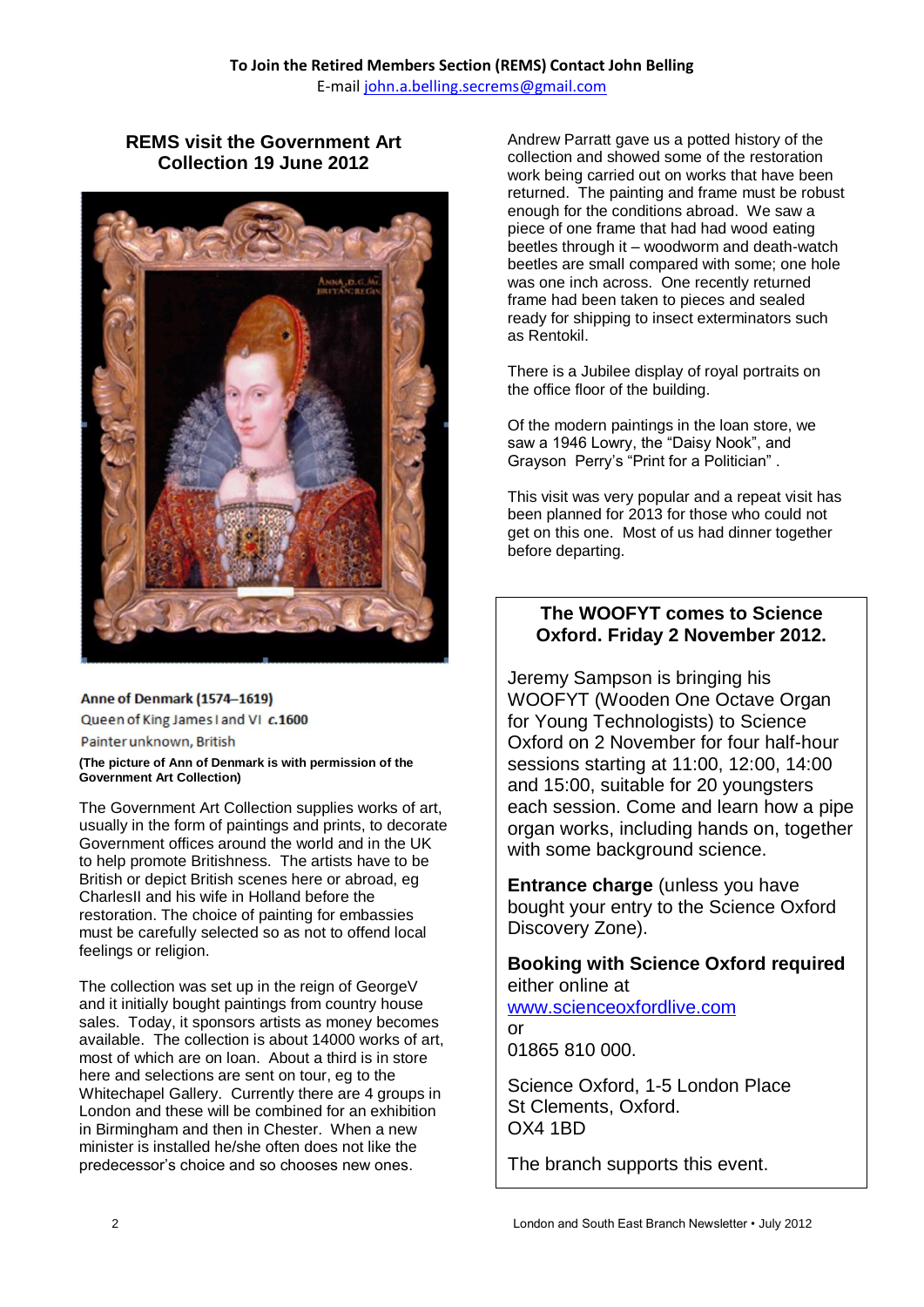# **London & South East Branch Dinner**

Dear L&SE Branch Member,

The 2012 Branch dinner will be held in the ornate Herschel Room at the Institute of Physics, 76 Portland Place, London W1B 1NT at 8.00 p.m. on Wednesday 21<sup>st</sup> November 2011 after the evening lecture given by Professor Stephen Swithenby. The menu will be: -

### **Starter:**

Slow cooked monkfish cheeks & crab cakes with cauliflower puree Baked goats cheese on shaved beetroot, horseradish salad & sugared walnuts

#### **Main**

Truffled chicken ballontine & dauphinoise potato with thyme gravy Artichoke, red pepper & oyster mushroom crepe lasagne with buffalo mozzarella Salmon fillet on minted pea & crayfish salad with white wine sauce

### **Desert**

Glazed lemon tart & clotted cream ice cream

Coffee and Petit Fours

Red and White house wine

Jugs of iced water included. Vegetables in season will accompany the main course. The cost of the dinner (including wine) will be £36.00 per head. Guests are most welcome. Tickets will not be issued so please include your e-mail address or a self-addressed prepaid envelope so that your booking can be confirmed. Dinner attendees will be automatically added to the list of potential attendees for the evening lecture. Bookings (and cancellations) can be made up to midday on Wednesday  $7<sup>th</sup>$  November 2012. Since numbers are limited, late bookers should enquire about availability.

If you would like to attend please complete the form below and e-mail or post it to:

R H Boutland 52 The Park Redbourn Herts AL3 7LS E-mail: rh.boutland@physics.org

We look forward to seeing you,

The L&SE Branch Committee